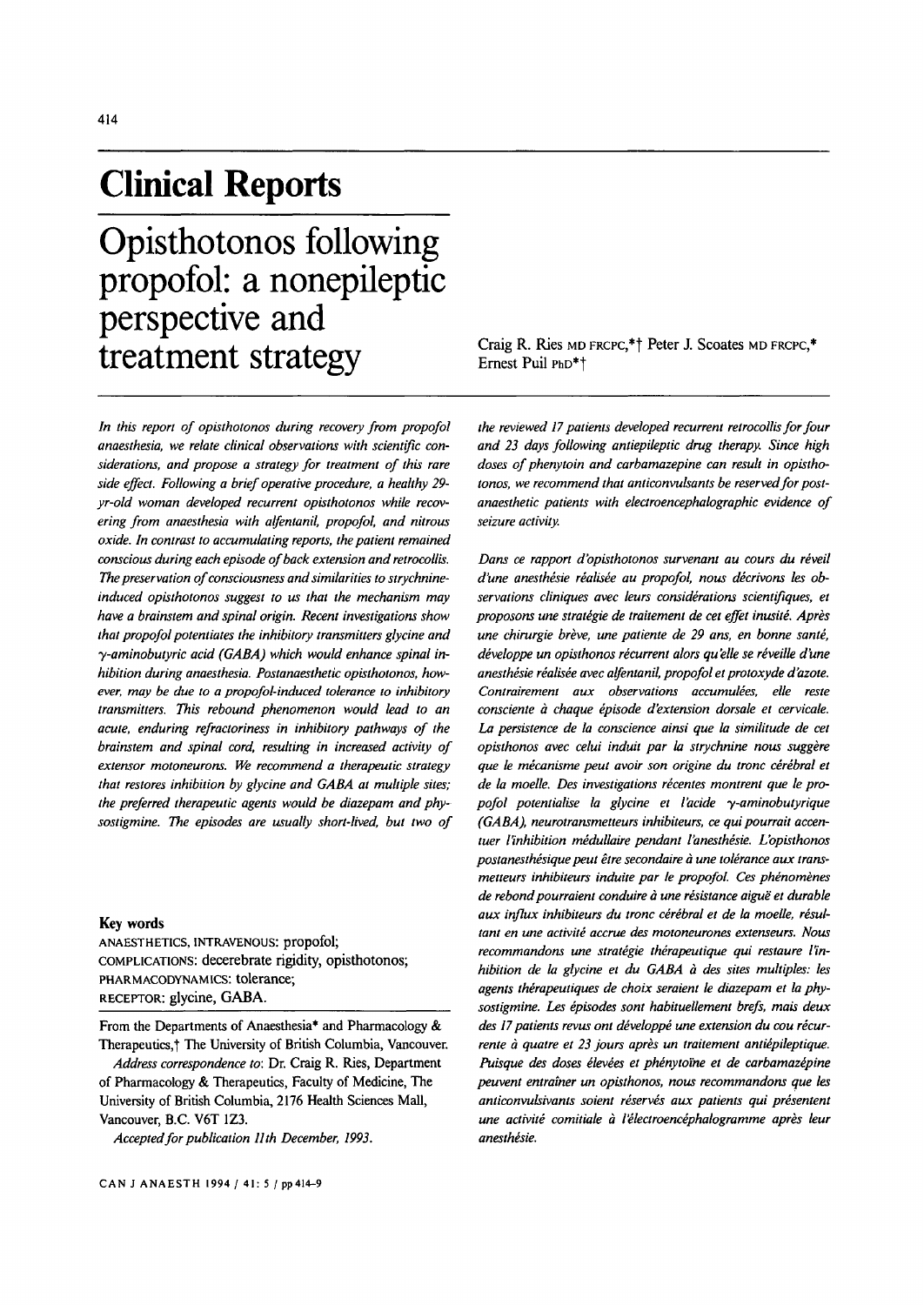We present a patient who developed opisthotonos while recovering from anaesthesia with alfentanil, propofol, and nitrous oxide. In contrast to previous reports, <sup>1-14</sup> the patient described here remained conscious during recurrent retrocollis with extension of trunk and arms, implying compromised spinal inhibition. Opisthotonos occurs rarely as a pharmacological side effect of many drugs, particularly in overdose. We address whether propofolinduced opisthotonos is an epileptic disorder (cf. recent editorial<sup>15</sup>), and propose a strategy to re-establish spinal inhibition.

## **Case** report

A 29-yr-old woman presented for cervical dilatation and curettage following a miscarriage in the first trimester of pregnancy. The patient was otherwise healthy with no history of an epileptic disorder. Without premedication, she received alfentanil (1400  $\mu$ g), d-tubocurarine (3 mg), propofol (120 mg) and succinylcholine (100 mg). Following tracheal intubation, anaesthesia was maintained for ten minutes with nitrous oxide and four bolus injections of propofol (20-30 mg). The patient then regained consciousness and the trachea was extubated. She moved herself from the operating table to the stretcher, and talked during transfer to the postanaesthetic care unit.

Shortly after arriving in the recovery facility, the patient suddenly extended her arms, and bent her head and back posteriorly. At the same time, with clenched teeth, she stopped breathing for 30 sec. The patient was aware and frightened, partly because of the brief inability to breathe. Over the next 75 min, opisthotonos recurred every three to five minutes, despite injections of diazepam (2.5 mg, three-times  $iv$ ) and diphenhydramine (25 mg, twice  $iv$ ). However, the intensity, duration, and frequency of retrocollis gradually decreased. During each episode the patient remained conscious, but was unable to speak and had great difficulty in initiating voluntary movement.

## **Discussion**

Opisthotonos is a tetanic disorder where the spine and extremities are hyper-extended. The back and neck bend posteriorly with convexity forward. Classically, the patient is awake and the body rests on the head and heels.

## *Propofol-induced opisthotonos*

Although the incidence of opisthotonos may be as high as 2.7% in dogs,)6 severe excitatory events are rare in patients receiving propofol.<sup>15</sup> There are, however, many accumulating reports of tonic-clonic movements of the extremities with or without opisthotonos as a consequence of propofol administration. Because of an uncertain relationship of the movements to the mechanism of retrocollis, we have not included these reports unless there was an associated extension of the head and neck.

The MEDLINE<sup>®</sup> database contains 17 reports of propofol-induced opisthotonos,  $1-14$  In most cases, the patient received propofol in combination with other drugs, such as fentanyl or alfentanil,  $2-8$  and in two cases as the sole agent.<sup>1,14</sup> Since three female patients had either personal  $3,5$  or family  $12$  histories of epileptic disorders (prevalence of only 0.13%), investigators suggested that propofol may have a convulsant property<sup>5,11</sup> and should not be administered to women with epilepsy.<sup>13</sup> There is little experimental evidence, however, that propofol induces or facilitates the genesis of seizures.  $17,18$ 

We searched the propofol cases for clues that would implicate opisthotonos. The reports have a female-to-male ratio of about 3:1, with three cases that occurred briefly on induction of propofol anaesthesia, 1.2.8 and 14 cases on recovery. In the postoperative group, the opisthotonos usually took place during the first hour, but in one case it occurred six hours after anaesthesia. 13 Before developing opisthotonos in the postoperative period, some patients recovered consciousness as expected, whereas others had prodromal signs that included unconsciousness, 4,6 restlessness,  $3-5,11$  grimacing,  $6,10$  and nystagmus. <sup>4</sup> Sensory stimulation sometimes triggered the onset of a brief opisthotonos 4,5 with or without apnoea 14 and tonic-clonic movements.<sup>7-13</sup> Opisthotonos invariably recurred every few minutes in the postanaesthetic group, but usually lasted less than an hour. In two of the 16 patients, however, episodes of opisthotonos continued for four<sup>7</sup> and 2310 days. In a third patient, episodic tonic-elonic movements persisted for seven days following opisthotonos.<sup>12</sup>

Several other anaesthetic agents,<sup>19</sup> including nitrous oxide,  $^{20,21}$  alcohol,  $^{22}$  benzodiazepines,  $^{23}$  ketamine,  $^{24}$  phencyclidine,  $25$  and epidural morphine,  $26$  can produce opisthotonos. Experimentally, Althesin<sup>® 27</sup> and isoflurane<sup>28</sup> anaesthesia can result in opisthotonos. Retrocollis occurs either on anaesthetic induction or recovery. In the reports on alcohol and benzodiazepines, however, extensor episodes developed as a rebound phenomenon following chronic drug use.

What conclusions can we infer from these reports? Opisthotonos can occur as a long-lasting side effect of many different anaesthetics and may resemble a withdrawal reaction, occasionally with some preservation of consciousness. 23 In our patient, the maintenance of consciousness suggests to us that the mechanism may be primarily spinal.<sup>5</sup>

## *Previous treatment of propofol-induced opisthotonos*

In some instances, clinicians have treated this disorder as an extrapyramidal side effect or a drug-induced seizure. However, centrally acting anticholinergics<sup>6,7,9,11</sup> appeared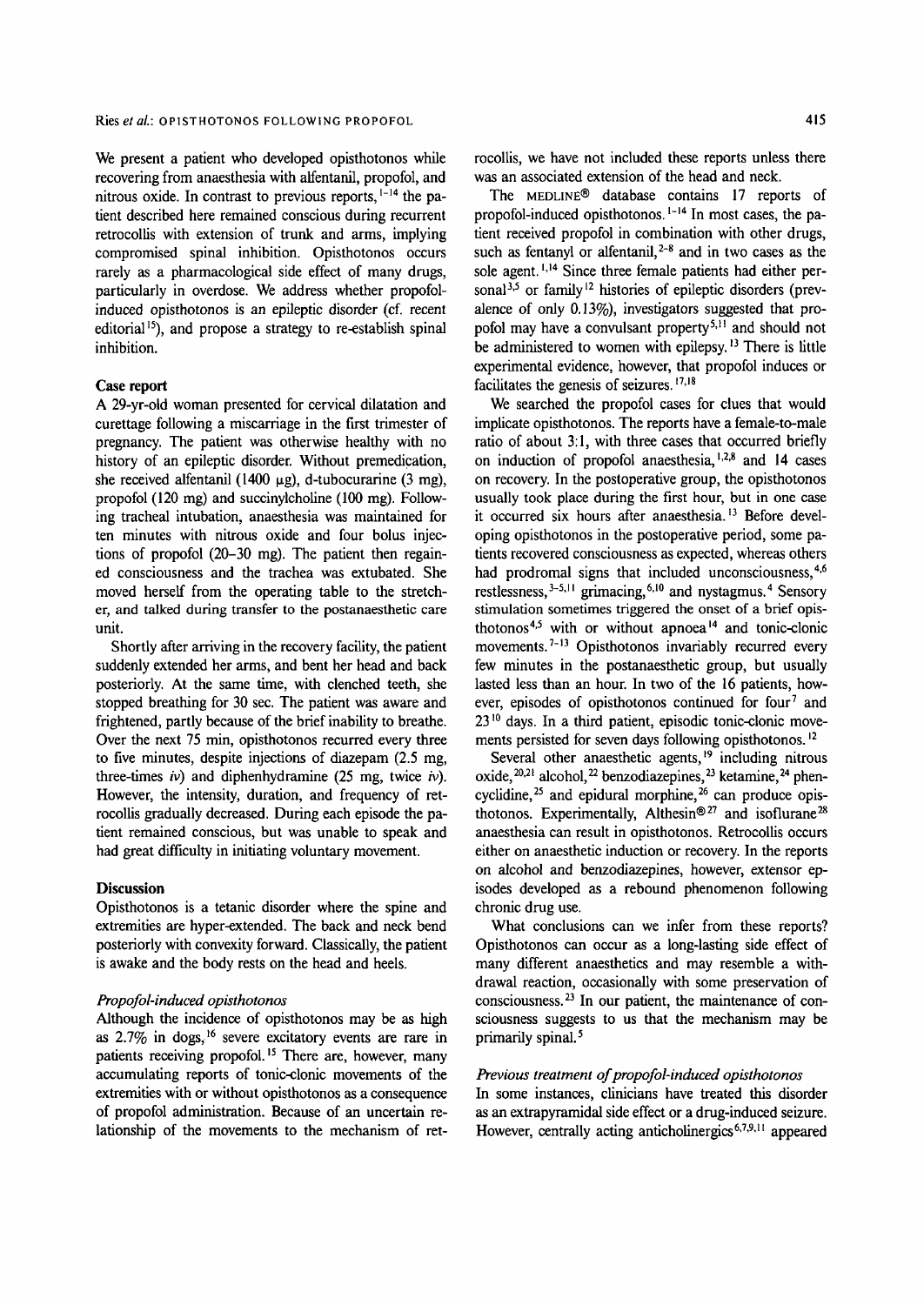to have no effect, and propofol,<sup> $11$ </sup> thiopentone,  $3,11$  or benzodiazepines<sup> $7,9,10$ </sup> only briefly stopped the episodes. Repeated administration of propofol may have exacerbated the recurrent pattern. '1 The therapeutic failures led investigators to suggest alternative diagnoses, such as hysteria<sup>9</sup> or side effects from hypothetical long-lasting metabolites of propofol.<sup>5,11</sup> A glucuronide conjugate is the major, long-lasting metabolite of propofol in humans.<sup>29</sup> Unlike morphine glucuronides, propofol glueuronide is apparently inactive.

Does antiepileptic drug therapy aggravate the opisthotonos? We draw attention to the two patients, noted above, who developed recurrent retrocollis for four and 23 days. Administration of valproate<sup>7</sup> or phenytoin,  $10$  in multiple doses, did not stop the opisthotonos. Similarly, in the patient with tonic-clonic movements lasting for seven days, administration of phenytoin and valproate did not halt the excitatory episodes. Since the two epileptic patients 3,5 were taking carbamazepine before they developed retrocollis, we suggest that attention may be more appropriately placed on a drug interaction than on preexisting epilepsy or theoretical convulsant properties of propofol. It may be relevant that an anticholinestemse agent with convulsant properties (physostigmine<sup>19</sup>) and a new sedative, chlormethiazole, $6$  stopped the opisthotonos.

#### *Decerebrate rigidity*

The neurophysiological basis of opisthotonos involves decerebrate rigidity<sup>4</sup> and the antigravity muscles, without obligatory loss of consciousness.<sup>30</sup> Midbrain lesions mimic this situation by releasing the reticular formation and spinal cord from cortical inhibition.<sup>31</sup> Extensor muscle tone predominates in patients with lesions because neurogenic activity drives the antigravity muscles more strongly than the flexor muscles. Normally, postural muscle activity is regulated by inhibitory pathways in the brainstem and spinal cord that use glycine (glycinergic) and  $\gamma$ -aminobutyric acid (GABA or GABAergic) as transmitters. Compromised inhibition in the brain and spinal cord due to lesions or drug actions can lead to decerebrate rigidity and opisthotonos.

#### *GABAergic and gtycinergic pathways*

Lesions and drugs can decrease the GABAergic output of the cerebellum, i.e., the inhibitory activities of the Purkinje cells. This releases brainstem control of motoneuronal activity in the spinal cord, and therefore increases extensor muscle tone. $31,32$  Drugs like strychnine and tetanus toxin produce decerebrate rigidity by reducing transmission by glycinergic interneurons in the spinal cord.<sup>33</sup> The axons of spinal motoneurons have recurrent, cholinergic collaterals that excite glyeinergic (inhibitory) interneurons, called Renshaw cells (see Figure). Tetanus



FIGURE The control of activity in spinal motoneurons  $(\alpha)$  involves the integrities of inhibitory pathways that use glycine and GABA as transmitters (black neurons). Within the cord, motoneurons send recurrent collaterals to inhibitory interneurons called Renshaw cells (RC) that release glycine on motoneurons. The excitatory transmitter at the motoneuron-Renshaw cell synapse is acetylcholine (ACh). Spinal interneurons that release GABA also produce inhibition of motoneurons.

toxin suppresses the release of glycine from interneurons, including Renshaw ceils, which, in turn, exaggerate the activities of motoneurons, resulting in tetanus dorsalis (opisthotonos). Strychnine has the same effect by antagonizing the postsynaptic receptors for glycine. Sensory stimulation of patients with strychnine poisoning evokes episodes of retrocollis and compromised respiratory movements, without loss of consciousness. 34 These characteristics are consistent with our observations, and suggest to us a spinal mechanism involving glycinergic pathways for propofol-induced opisthotonos.

## *Proposed mechanism*

A strychnine-like antagonism of glycinergic inhibition by propofol $35$  would be expected to produce opisthotonos during maintenance, and not on discontinuation of the anaesthesia. Recent investigations, however, show that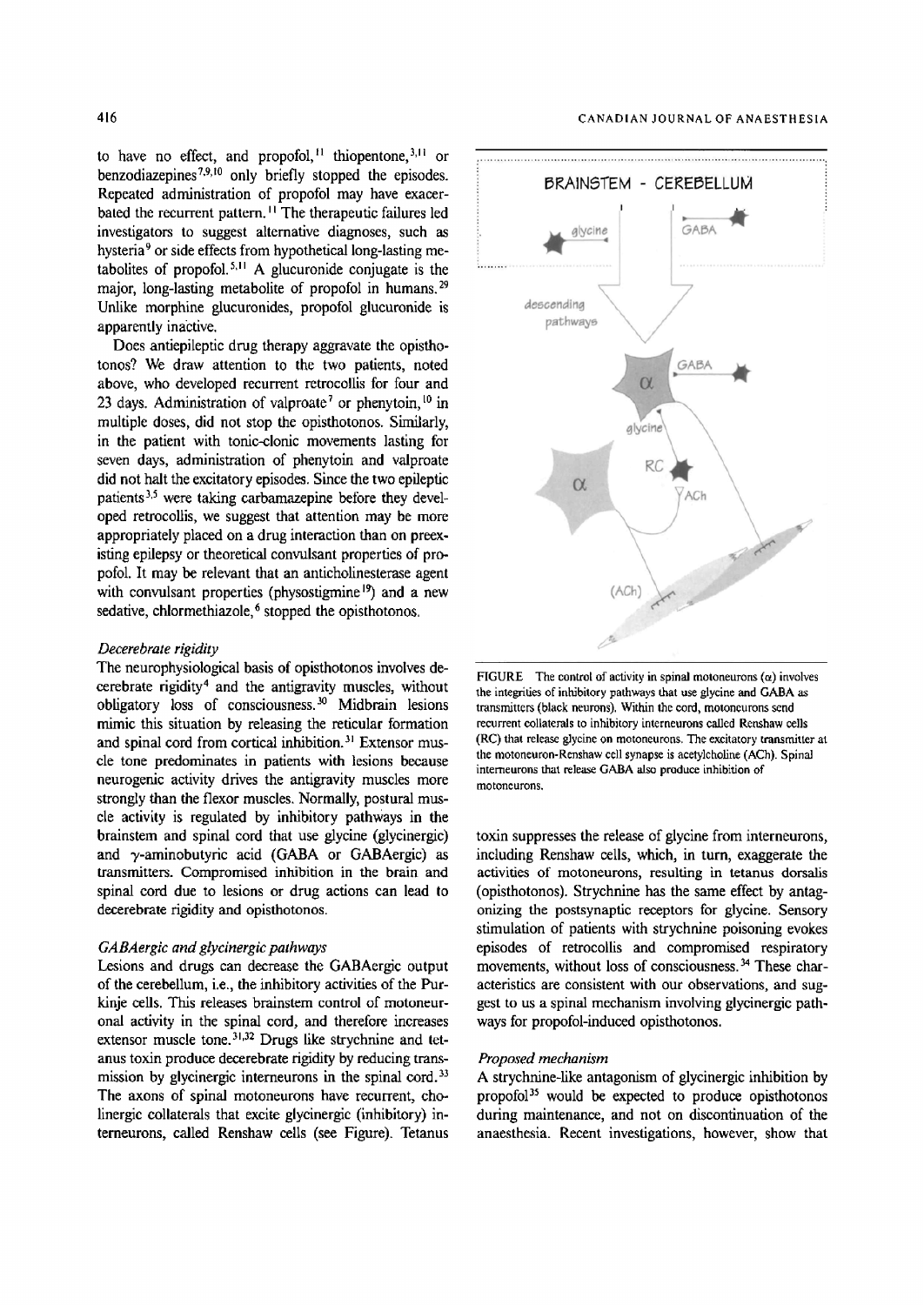propofol potentiates glycinergic 36,37 and GABAergic transmission, 38 which would increase descending inhibition to the spinal segments during anaesthesia.

In the recovery phase following propofol anaesthesia, opisthotonos may be due to a rebound mechanism involving compromised inhibition in the brain and spinal cord. During propofol administration, an acute tolerance to inhibitory transmitters may lead to a refractoriness in glycinergic<sup>39</sup> and GABAergic<sup>40</sup> pathways in brainstem and spinal levels, which continues following propofol elimination. The decreased inhibition of spinal cord output would result in overwhelming extensor muscle tone, viewed clinically as opisthotonos.

The removal of inhibition in supraspinal neurons with GABAergic inputs could explain the rapid emergence and euphoria following propofol anaesthesia. Antagonists of the  $GABA_A$  receptor subtype are convulsants, and a refractoriness to GABA 41 may account for the tonic-clonic movements following propofol administration.

## *Concerns about antiepileptic drugs*

In support of the possible aggravation of propofolinduced opisthotonos by anticonvulsant therapy, phenytoin 42 or carbamazepine 43 overdose in humans can produce recurrent opisthotonos. The original observations of toxic phenytoin doses producing retrocollis in experimental animals, however, are even more suggestive.<sup>44</sup> In these studies with very high doses, the investigators reported that phenytoin produces an initial CNS depression, and then opisthotonos during recovery. Furthermore, a side effect of high phenytoin doses in humans  $-$  cerebellar degeneration<sup>45</sup> – may be relevant to the longlasting propofol-induced opisthotonos in the patients treated with antiepileptic drugs.<sup>7,10</sup> In addition, direct actions of phenytoin on GABAergic systems 46-4s and spinal reflexes 49 would exaggerate the output of the spinal cord. From several perspectives, therefore, anticonvulsants can aggravate postanaesthetic opisthotonos.

## *Therapeutic considerations*

Clinicians may prefer, conservatively, to withhold propofol and use thiopentone in patients with a previous history of anaesthetic-induced opisthotonos,<sup>9</sup> and in patients taking carbamazepine, phenytoin, or valproate. During recovery from propofol anaesthesia, warning signs may include anxiety, restlessness, grimacing, nystagmus, and delayed recovery of consciousness. In this situation, excessive tactile or other sensory stimulation should be avoided.<sup>4</sup> Reassurance may be facilitated by light sedation with a long-acting benzodiazepine (e.g., 1-3) mg diazepam  $iv$ ).

Specific treatment of opisthotonos should be aimed at potentiating glycinergic and GABAergic transmission. As above, small doses of diazepam may be effective because of its ability to potentiate activity at  $GABA_A$  receptors.<sup>38</sup> Additionally, physostigmine (e.g., 1 mg *iv*) may restore spinal inhibition by stimulating Renshaw cell inhibition of motoneurons. Chlormethiazole, which potentiates both glycinergic and GABAergic transmission,  $50$ and the experimental glycine agonist, MDL  $27.531$ ,  $51 \text{ max}$ be useful in the future treatment. Also worthy considerations include the use of baclofen, an orally effective antispastic agent because of its  $GABA_B$  agonist properties,<sup>52</sup> and hydrocortisone, which may potentiate glycine actions. 53

Considering this possible mechanism, propofol should not be used to treat opisthotonos or epileptiform movements. Similarly, morphine or fentanyl (or congeners) could aggravate propofol-induced opisthotonos because opioids can antagonize glycine actions. 33 Until the specific proposals are investigated, we would avoid using antiepileptic drugs in the treatment of patients experiencing anaesthetic-induced opisthotonos or "seizure-like" movements. Patients with epileptiform movements should be treated with benzodiazepines before electroencephalographic examination.

In conclusion, we propose that postanaesthetic opisthotonos is due to an acute, enduring refractoriness in inhibitory pathways of the cerebellum, brainstem, and spinal cord. This also may account for tonic-clonic movements during recovery from propofol anaesthesia. We would not prejudice treatment of opisthotonos as an epileptic disorder. Until the completion of systematic studies in a laboratory setting, we recommend the avoidance of antiepileptic drug therapy and a therapeutic strategy that accentuates glycinergic and GABAergic inhibition at multiple sites in the brainstem and spinal cord.

#### **References**

- 1 Haynes SR, Best CJ. Opisthotonus and propofol (Letter). Anaesthesia 1992; 47: 442.
- *2 Laycock GJA.* Opisthotonos and propofol: a possible association (Letter). Anaesthesia 1988; 43: 257.
- *3 Cameron AE.* Opisthotonos again (Letter). Anaesthesia 1987; 42:1124.
- 4 Saunders PRI, Harris MNE. Opisthotonus and other unusual neurological sequelae after outpatient anaesthesia. Anaesthesia 1990; 45: 552-7.
- *5 Strowbridge NE* Postoperative opisthotonus following the use of propofol. J R Army Med Corps 1989; 135: 79-80.
- *6 Dingwall AE.* Oculogyric crisis after day case anaesthesia (Letter). Anaesthesia 1987; 42: 565.
- *7 Gildar J.* Another case report of opisthotonos and propofol (Letter). Anesth Analg 1993; 76: 1171.
- *8 Spivey KM, Wait CM.* Perioperative seizures and fluvoxamine (Letter). Br J Anaesth 1993; 71: 321.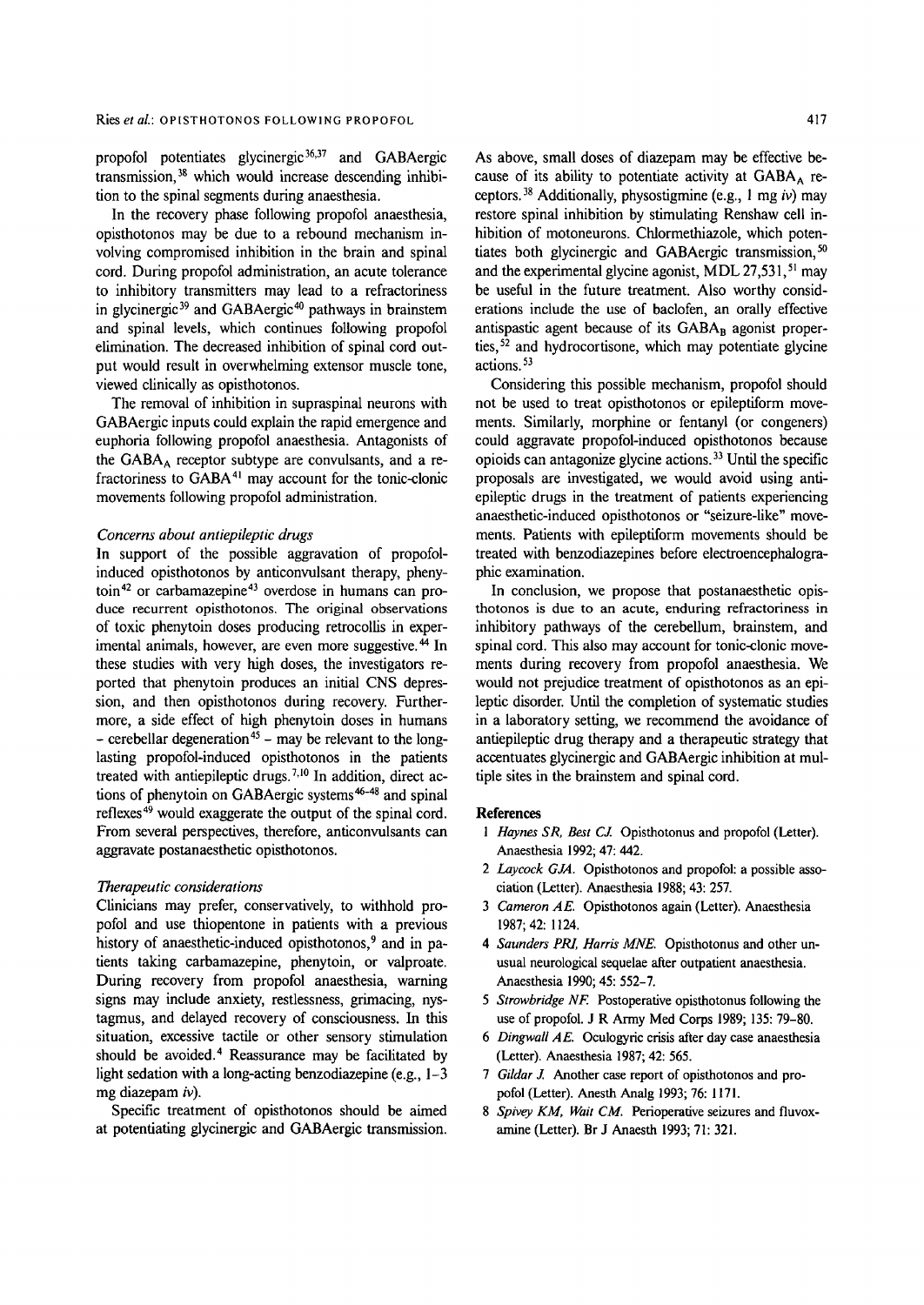- *9 Stoddart PA, Gill RS, Lim M. Hysteria: a cause for opis*thotonus (Letter). Anaesthesia 1992; 47: 1014.
- 10 *Hopkins CS.* Recurrent opisthotonus associated with anaesthesia (Letter). Anaesthesia 1988; 43: 904.
- *I 1 DeFriez CB, Wong HC.* Seizures and opisthotonos after propofol anesthesia. Anesth Analg 1992; 75: 630-2.
- 12 *Bredahl C.* Seizures and opisthotonus after propofol anesthesia. A possible connection (Danish). Ugeskr Laeger 1990; 152: 748-9.
- 13 *Collier C, Kelly K.* Propofol and convulsions the evidence mounts. Anaesth Intensive Care 1991; 19: 573-5.
- 14 *Figueira A, Duro J,, Gomez M, Baldomir E.* Presentation of two cases of neuromuscular excitation associated with propofol (Spanish). Rev Esp Anestesiol Reanim 1993; 40: 32-3.
- 15 *Bevan JC.* Propofol-related convulsions (Editorial). Can J Anaesth 1993; 40: 805-9.
- 16 *Davies C, Hall LW.* Propofol and excitatory sequelae in dogs (Letter). Anaesthesia 1991; 46: 797-8.
- 17 *Sneyd JR.* Excitatory events associated with propofol anaesthesia: a review. J R Soc Med 1992; 85: 288-91.
- 18 *Lowson S, Gent JR Goodchild CS.* Convulsive thresholds in mice during the recovery phase from anaesthesia induced by propofol, thiopentone, methohexitone and etomidate. Br J Pharmacol 1991; 102: 879-82.
- 19 *Dehring DJ, Gupta B, Peruzzi WT.* Postoperative opisthotonus and torticollis after fentanyl, enflurane, and nitrous oxide. Can J Anaesth 1991; 38: 919-25.
- 20 *Henderson JM, Spence DG, Komocar LM, Bonn GE, Stenstrom RJ.* Administration of nitrous oxide to pediatric patients provides analgesia for venous cannulation. Anesthesiology 1990; 72: 269-71.
- 21 *Russell GB, Snider MT, Richard RB, Loomis JL.*  Hyperbaric nitrous oxide as a sole anesthetic agent in humans. Anesth Analg 1990; 70: 289-95.
- 22 *Pierog S, Chandavasu O, Wexler L* Withdrawal symptoms in infants with the fetal alcohol syndrome. J Pediatr 1977; 90: 630-3.
- 23 Speirs CJ, Navey FL, Brooks DJ, Impallomeni MG, Opisthotonos and benzodiazepine withdrawal in the elderly (Letter). Lancet 1986; 2:1101.
- 24 *Radnay PA, Badola RP.* Generalized extensor spasm in infants following ketamine anesthesia. Anesthesiology 1973; 39: 459-60.
- 25 *Liden CB, Lovejoy FH Jr, Costello CE.* Phencyclidine. Nine cases of poisoning. JAMA 1975; 234: 513-6.
- 26 *Engquist A, Jørgensen BC, Andersen HB.* Catatonia after epidural morphine. Acta Anaesthesiol Scand 1981; 25: 445-6.
- 27 *Dodman NH.* Complications of Saffan anaesthesia in cats. Vet Rec 1980; 107: 481-3.
- 28 *Komatsu H, Ogli K.* Opisthotonus during exposure to iso-

flurane, enflurane, and halothane in mice. Anesthesiology 1987; 67: 771-4.

- 29 *Simons PJ, Cockshott ID, Glen JB, Gordon EA, Knott S, Ruane RJ.* Disposition and pharmacology of propofol glucuronide administered intravenously to animals. Xenobiotica 1992; 22: 1267-73.
- 30 *Walton JN.* Brain's Diseases of the Nervous System, 8th ed. Oxford: Oxford University Press, 1977.
- 31 *Barnes CD, Schadt JC.* Release of function in the spinal cord. Prog Neurobiol 1979; 12: 1-13.
- 32 *SukoffMH, Ragatz RE.* Cerebellar stimulation for chronic extensor-flexor rigidity and opisthotonus secondary to hypoxia. Report of two cases. J Neurosurg 1980; 53: 391-6.
- 33 *Young AB, Macdonald RL.* Glycine as a spinal cord neurotransmitter. *In:* Davidoff RA (Ed.). Handbook of the Spinal Cord, New York: Marcel Dekker, Inc., 1983; 1-43.
- 34 *Klaassen CD.* Nonmetallic environmental toxicants: air pollutants, solvents and vapors, and pesticides. *In:* Gilman AG, Rail TW, Nies AS, Taylor P (Eds.). The Pharmacological Basis of Therapeutics, 8th ed., New York: Pergamon Press, Inc., 1990; 1615-39.
- 35 *Dolin SJ, Smith MB, Soar J, Morris PJ.* Does glycine antagonism underlie the excitatory effects of methohexitone and propofol? Br J Anaesth 1992; 68: 523-6.
- 36 *Al-Muhandis WM, Lauretti GR, Pleuvry BJ.* Modification by drugs used in anaesthesia of CNS stimulation induced in mice by laudanosine and strychnine. Br J Anaesth 1991; 67: 608-13.
- 37 *Hales TG, Lambert JJ. The* actions of propofol on inhibitory amino acid receptors of bovine adrenomedullary chromaffin cells and rodent central neurones. Br J Pharmacol 1991; 104: 619-28.
- 38 *Tanelian DL, Kosek R Mody I, Maclver MB. The* role of the GABA $_A$  receptor/chloride channel complex in anesthesia. Anesthesiology 1993; 78: 757-76.
- 39 *Song YM, Huang LYM.* Modulation of glycine receptor chloride channels by cAMP-dependent protein kinase in spinal trigeminal neurons. Nature 1990; 348: 242-5.
- 40 Chen OX, Stelzer A, Kay AR, Wong RKS. GABA<sub>A</sub> receptor function is regulated by phosphorylation in acutely dissociated guinea-pig hippocampal neurones. J Physiol Lond 1990; 420: 207-21.
- 41 *Hara M, Kai Y, Ikemoto Y.* Propofol activates GABA<sub>A</sub> receptor-chloride ionophore complex in dissociated hippocampal pyramidal neurons of the rat. Anesthesiology 1993; 79: 781-8.
- 42 *Schreiner GE. The* role of hemodialysis (artificial kidney) in acute poisoning. Arch Intern Med 1958; 102: 896-913.
- 43 *Brandstener F, Fleischhacker G, Kolbl F.* Carbamazepine poisoning in a small child (German). Padiatr Padol 1982; 17: 741-6.
- *44 Gruber CM, Haury VG, Drake ME. The* toxic actions of